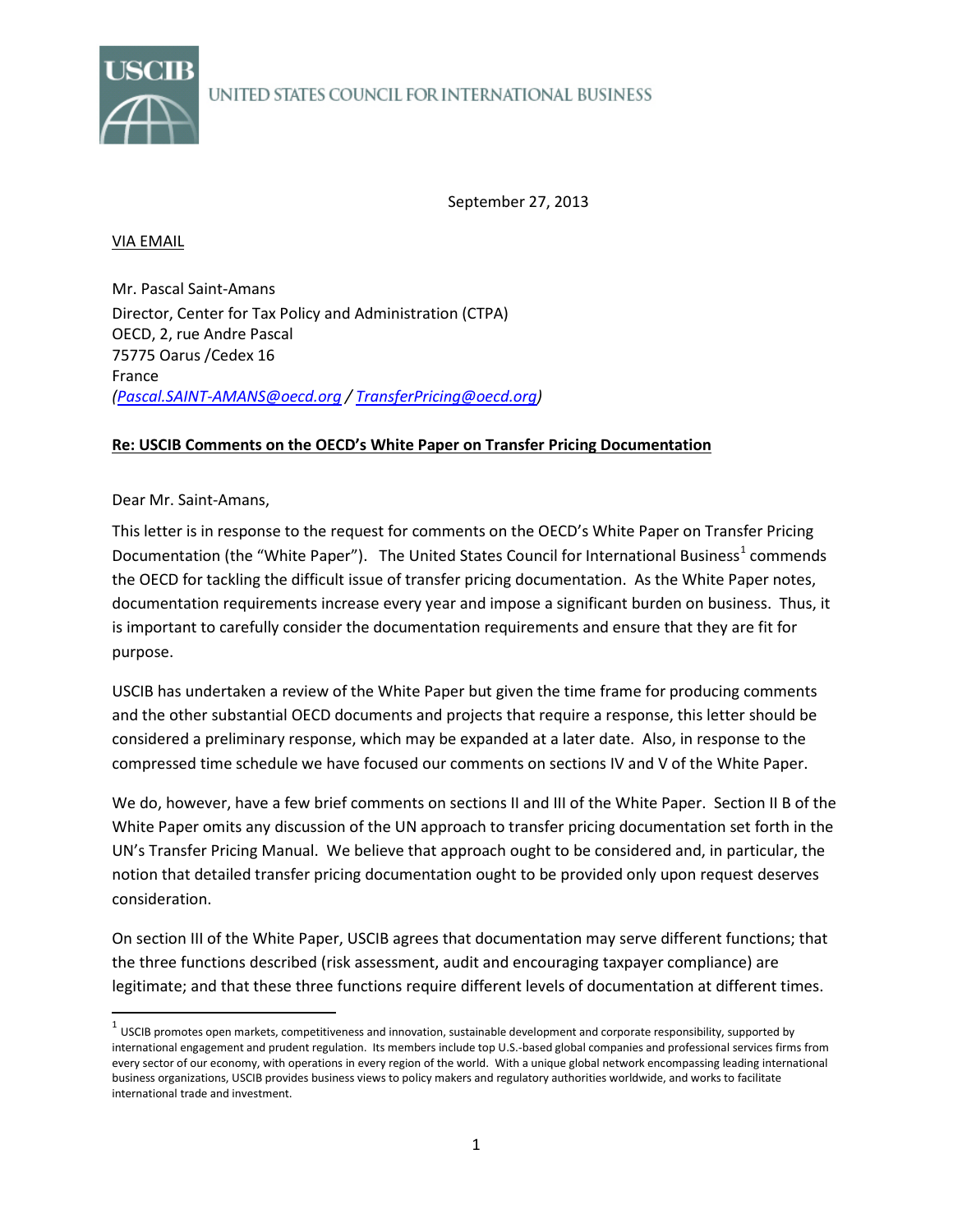USCIB does not believe that documentation has served these purposes in the past; rather the main function of documentation was encouraging taxpayer compliance through the imposition of penalties for inadequate documentation. USCIB believes requiring documentation targeted to risk assessment, as the initial information gathering effort, if done right, will go a long way to "avoid excessive documentation requirements while at the same time providing for adequate information to apply the arm's length principle reliably" – leading to valuable simplification. To the extent that more limited information is supplied initially, it is important to have reasonable time frames for taxpayers to comply with additional requests for information. It is also important to consider the transition from the current documentation regime to a fundamentally different approach.

## Comments on Section IV

USCIB has both policy concerns and considerable technical issues with this section. The goal of revising transfer pricing documentation ought to be twofold: to provide more useful information and to reduce the burden of producing reams of paper on transfer pricing documentation. We are concerned that the new information that the OECD is seeking is not targeted enough to provide more useful information and that not enough attention has been paid to the goal of burden reduction.

Paragraph 69 quotes from a January [2](#page-1-0)012 OECD publication<sup>2</sup> on nine features that indicate risk. Given the extensive coverage of this issue by the Draft Handbook on Risk Assessment, we believe reference to these nine factors ought to be replaced with a reference to the relevant portions of the Handbook. One key element that is reflected in the Handbook but is not reflected in the White Paper is factors that indicate low risk. These factors should be incorporated into the White Paper and taxpayers whose behavior indicates low risk should have a reduced compliance burden.

Paragraph 72 of the white paper states "[i]t seems possible for businesses to provide without undue burden individual country data based on either management accounts, consolidating income statements and balance sheets, and/or tax returns that would provide tax administrators with a general sense as to how their global income is allocated and where pressure points in the transfer pricing arrangements might lie." As a preliminary matter, it is important to point out that for multinational enterprises distinctions related to country location are not particularly important. Rather business is organized along product lines, projects, functions, and regions, so information pertaining to activities within particular countries may have very little relevance apart from the need to determine tax liabilities. Thus, the suggestion that information can be provided without undue burden will depend very much on the level of detail that is required. If detailed information is required then the associated burden may be significant. If high-level information in the nature of total sales or gross receipts, fixed assets, cash taxes and headcount are required, then the burden associated with breaking out these numbers at the country level is probably manageable. We are aware that the OECD is interested in meeting with companies to discuss the types of information that can be made available and hope to facilitate this dialogue.

<span id="page-1-0"></span><sup>&</sup>lt;sup>2</sup> Dealing Effectively with the Challenges of Transfer Pricing".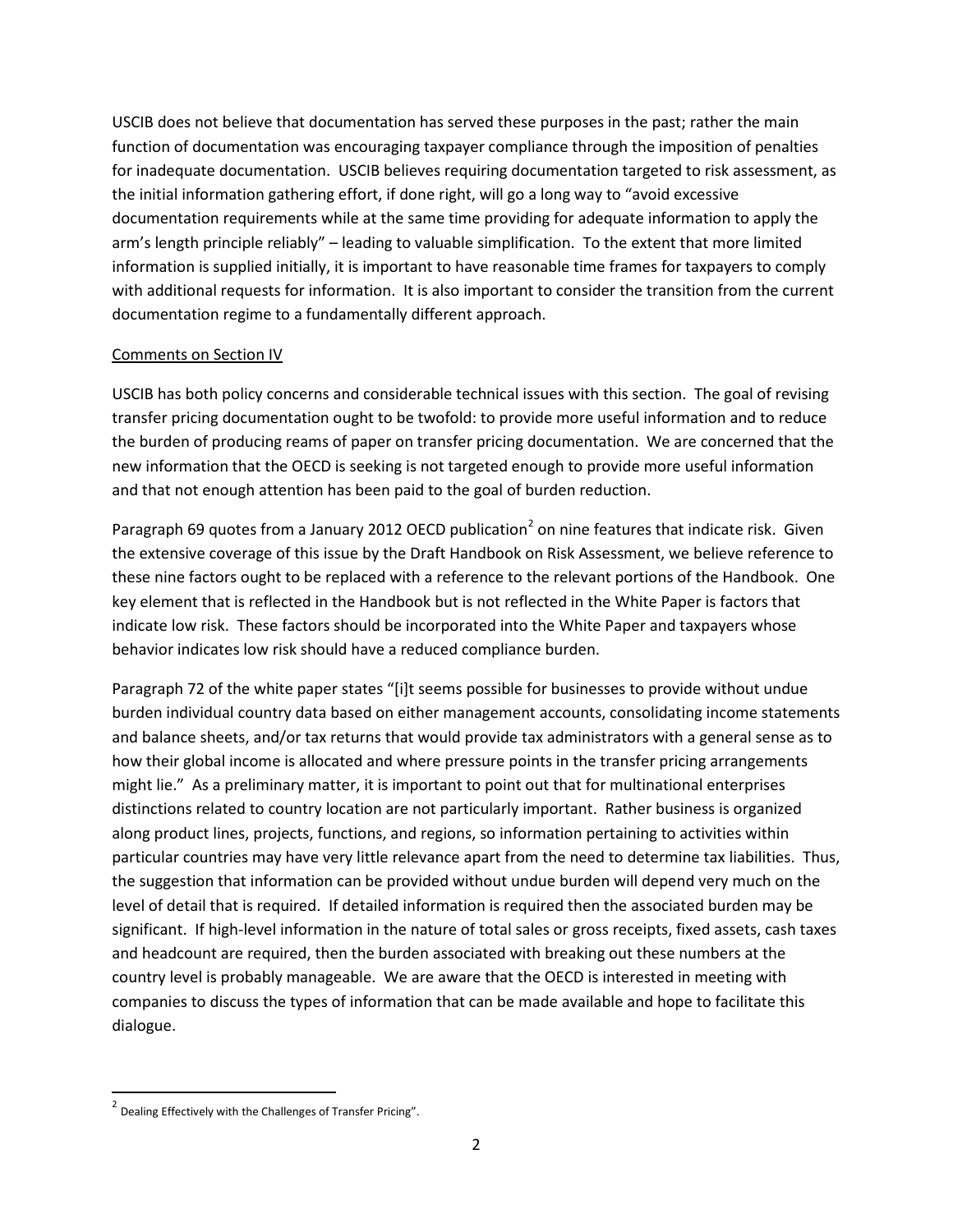The white paper acknowledges that such information "would likely not be a sufficient basis for a detailed transfer pricing analysis of individual transactions and prices". Business agrees that country-bycountry reporting is insufficient for a transfer pricing analysis. That is, country-by-country data is not transactional and therefore is not useful for a FAR analysis or to provide data for comparables. Business is concerned that country level numbers would not be used just for risk assessment, but to determine the adjustment. That is, tax administrations may use the country-by-country information to allocate income using a formula rather than the arm's length standard. Business is especially concerned about non-OECD member countries, particularly developing countries with significant capacity constraints, using this information inappropriately. Business believes that formulary apportionment is the wrong answer. Further, unless these numbers are based on uniform accounting principles, the numbers will not be meaningful. Although there have been efforts to make accounting principles more uniform in recent years important differences remain; high-level unaudited, unreconciled numbers that may provide useful information for risk assessment are totally inadequate for actually computing global income. If the OECD does move forward with recommending country-by-country reporting of some sort, it is necessary that any such recommendation explicitly reject the use of these numbers for the purpose of allocating income. At a minimum, the word "likely" ought to be deleted from the second sentence of paragraph 72 so it would read as follows: "Such information would not be a sufficient basis for a detailed transfer pricing analysis ….".

We understand that there is tremendous political pressure to adopt country-by-country reporting. However, we remain concerned that the consequences of doing so have not been fully thought through, and that "risk assessment" purpose for which the country-by-country reporting information will be used involves a determination of whether the taxpayer's global profit allocations align with the way profits would have been aligned under a formulary apportionment system. In other words, the White Paper explains that the risk assessment process will be a determination of whether a taxpayer's income in any particular country is proportionate to its employees, assets, or sales in that particular country. Since this "risk assessment" process applies a different transfer pricing methodology (formulary apportionment) to evaluate the taxpayer's transfer pricing "risk" than the methodology a taxpayer must use to actually report its income on its tax return (the arm's length principle), we think it is important that the White Paper acknowledge explicitly that in many cases the outcome of the "risk assessment" will indicate that there is transfer pricing risk even where pricing is at arm's length. We are also concerned that the White Paper seems to allow tax administrations to choose from among several factors (employees, assets, or sales) to compare to the taxpayers allocation of income, and that when different countries choose different factors double taxation will be inevitable.<sup>[3](#page-2-0)</sup> We therefore believe that it is imperative that all

<span id="page-2-0"></span><sup>-&</sup>lt;br>3 <sup>3</sup> See, e.g., Andrus, Bennett, and Silberztein, "The Arm's-Length Principle and Developing Economies," 20 TM TPR 495 (2011) :

The difficulty of these issues underlies the view of the OECD member countries that formulary apportionment is a less desirable system than transfer pricing based on the arm's-length principle. A developing country reaching a different conclusion would need to be prepared to address these questions, and to find ways to enforce its tax system without significant cooperation from countries that operate under the current arm's-length approach. This likely would lead to serious administrative problems and would certainly lead to double taxation or double non-taxation in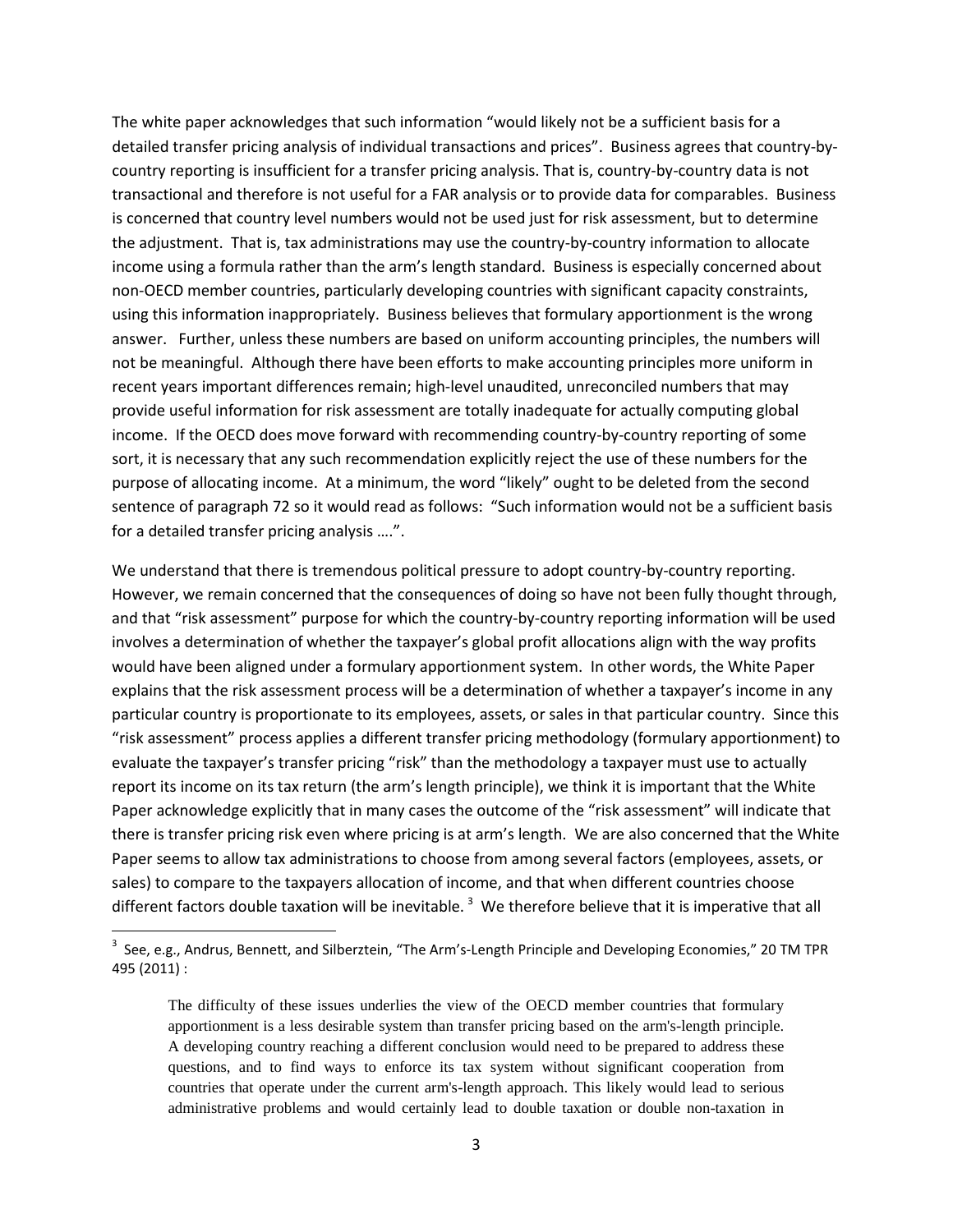countries choosing to implement country-by-country reporting also agree to utilize mandatory binding arbitration to relieve the inevitable double taxation which will result.

It is also interesting to note that paragraph 72 suggests three different methods of consolidated reporting. As to management accounts, these are frequently not kept on an individual country basis and therefore the assumption that they could easily be used for this purpose without posing an undue burden on business is a significant assumption. Companies may keep management accounts on an entity basis, but if there is significant cross-border activity within an entity, which is not uncommon, than the burden of isolating country information may be significant. Also, management accounts may not correspond with concepts of taxable income. Management accounts may be prepared based on customer domicile, which would bear little or no relationship to the production of taxable income. Consolidating income statements also are generally done on a legal entity basis, which may or may not bear any relationship to a separate country approach; as with management accounts, isolating separate country information may be burdensome. Further, if different countries separately adopt each of these, the burden on companies would be increased significantly. If the idea is a general ballpark idea of where income and assets are within a MNE group, then the choice of how this is reported should be left to the MNE group. That is, since the purpose of this information is risk assessment, each group could provide this information based on management accounts, consolidated income statements and balance sheets, or tax returns, based on its decision rather than the OECD or countries providing a single method that each MNE group must adopt.

Further, there should be no penalties imposed if the information provided is considered insufficient. The OECD is attempting to create an entirely new system for information reporting in approximately a year. The likelihood that there will be significant issues that are discovered in the implementation of such a system is extremely high. If that is the case, then it is also likely that the OECD will need to make changes in response to the difficulties that are uncovered during implementation. Penalizing taxpayers under such circumstances is likely to result in taxpayers that have made good faith efforts to comply, being penalized, at least in part, because of defects in the system.

The burden to produce these numbers would be significantly greater if these numbers need to reconciled and audited; the White Paper makes a reference to "precision" not being necessary. If these numbers do not need to be audited or reconciled, that must be made explicit. Accordingly, it is recommended that the last sentence of paragraph 72 be amended to read that "precision is not necessary" and the first bullet point in paragraph 77 be strengthened and expanded to reflect that a documentation certification requirement for individual country data *is* excessive.

If this is not done, business believes that countries will require audit and reconciliation in the future. Requiring either audit or reconciliation of these numbers would significantly increase the burden associated with producing these numbers and would undermine the basic assumption that these numbers can be provided without creating an "undue burden".

many cases.

l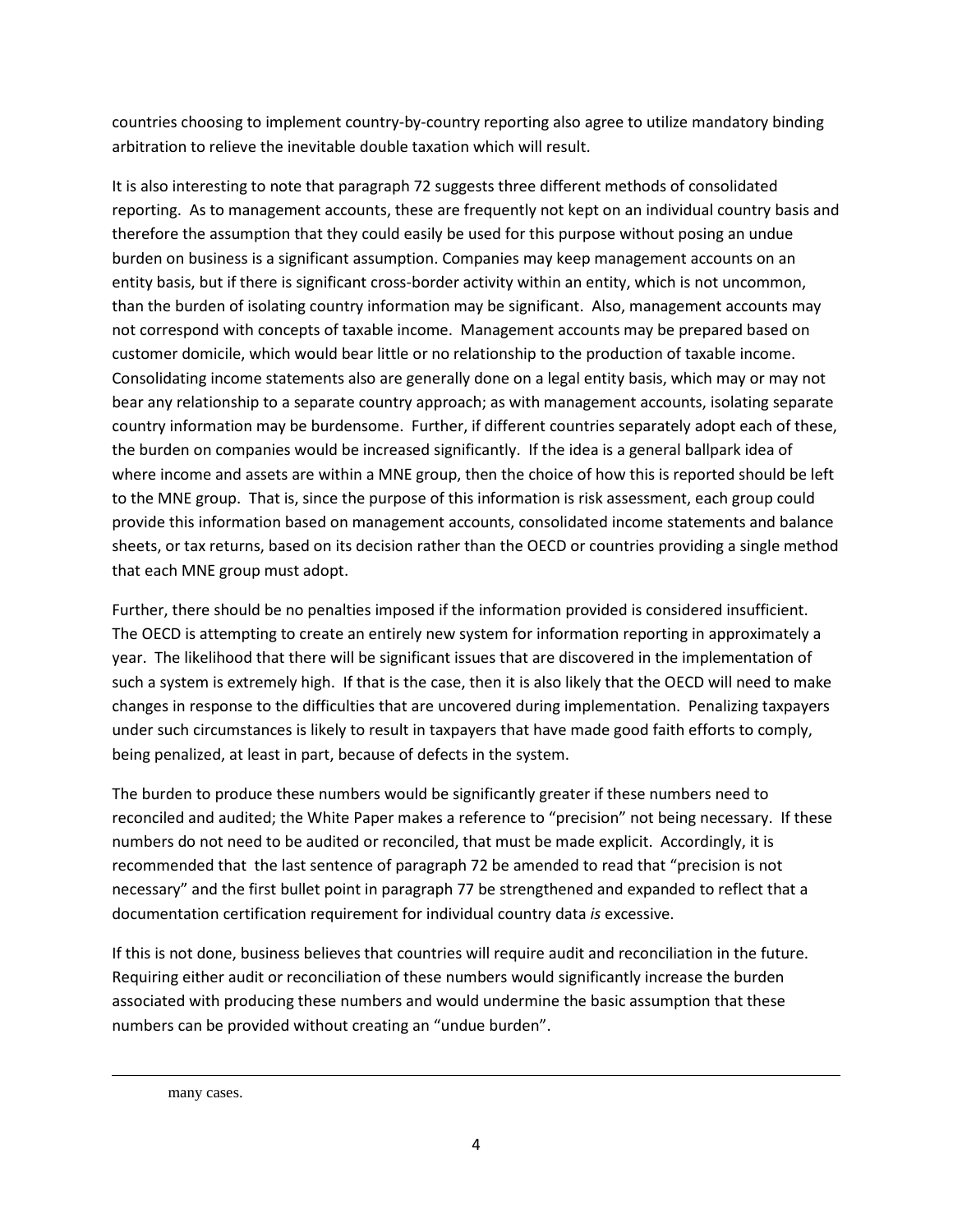Another issue with respect to the masterfile is timing. Even unaudited and unreconciled numbers may not be available at the time that a tax return is due. It is not clear whether the taxpayer maintains the masterfile and simply provides the information on request. If so, then timing is less of an issue. Level of detail will also be relevant to timing. More general information, such as sales information, will be available before information on profitability. Paragraph 74 provides that "[i]nformation relevant to all countries could be assembled one time on an MNE wide basis and be supplied to any country requesting documentation." This implies that the taxpayer maintains the masterfile, but it is not clear if the country "requests" documentation by having rules in place requiring documents to be filed with the tax return or the tax administration actually "requests" this information when they are prepared to perform a risk assessment. If countries "request" this information with the tax returns, then timing is likely to be an issue.

It is not clear whether countries obtaining the masterfile information are required to adhere to any confidentiality standards. It is likely that the information in the masterfile will include information that would be considered trade secrets and therefore disclosure of the information could result in harm to the company. The OECD ought to require adherence to confidentiality standards before requiring this information to be disclosed to tax authorities. Further, because of confidentiality concerns, the notion of relevance, discussed below, ought to be incorporated into the requirement that information be provided to any particular country.

The global masterfile would not include any specific transfer pricing analysis, so to the extent that the requirements to produce specific transfer pricing reports remains the same, the documentation burden is increased, not reduced by the requirement to maintain the masterfile.

Because of these concerns, we suggest that the OECD ought to consider alternatives to country-bycountry reporting. If, however, the masterfile approach is retained, then there needs to be more clarity around what is expected of and contained in the masterfile.

One alternative to the masterfile approach that should be given consideration is reporting similar to the uncertain tax position (UTP) reporting adopted by the IRS. This would seemingly provide more useful information with less of a burden on business.

Another possible approach would be a disclosure form for purposes of risk assessment (similar to the one proposed by the UN).<sup>[4](#page-4-0)</sup> Disclosure forms could have significant advantages, although they also raise concerns. It may be impossible to design a single form that works for all industries. It may also be impossible to prevent countries from modifying the form to be more tailored to their particular concerns. While welcoming, the notion of a single simple form, business notes that under current rules the requirement to tailor transfer pricing documentation to fit different country formats is currently a costly problem for many companies. These issues would need to be addressed if a template is to be a workable solution. If a template is adopted, complete transfer pricing documentation would only be required, if necessary, after the risk assessment stage. There may be concerns that this approach would lead to less contemporaneous documentation of transactions. This concern might be addressed, at least

<span id="page-4-0"></span> $4$  Recent conversations with the OECD Secretariat indicate they are considering such a template.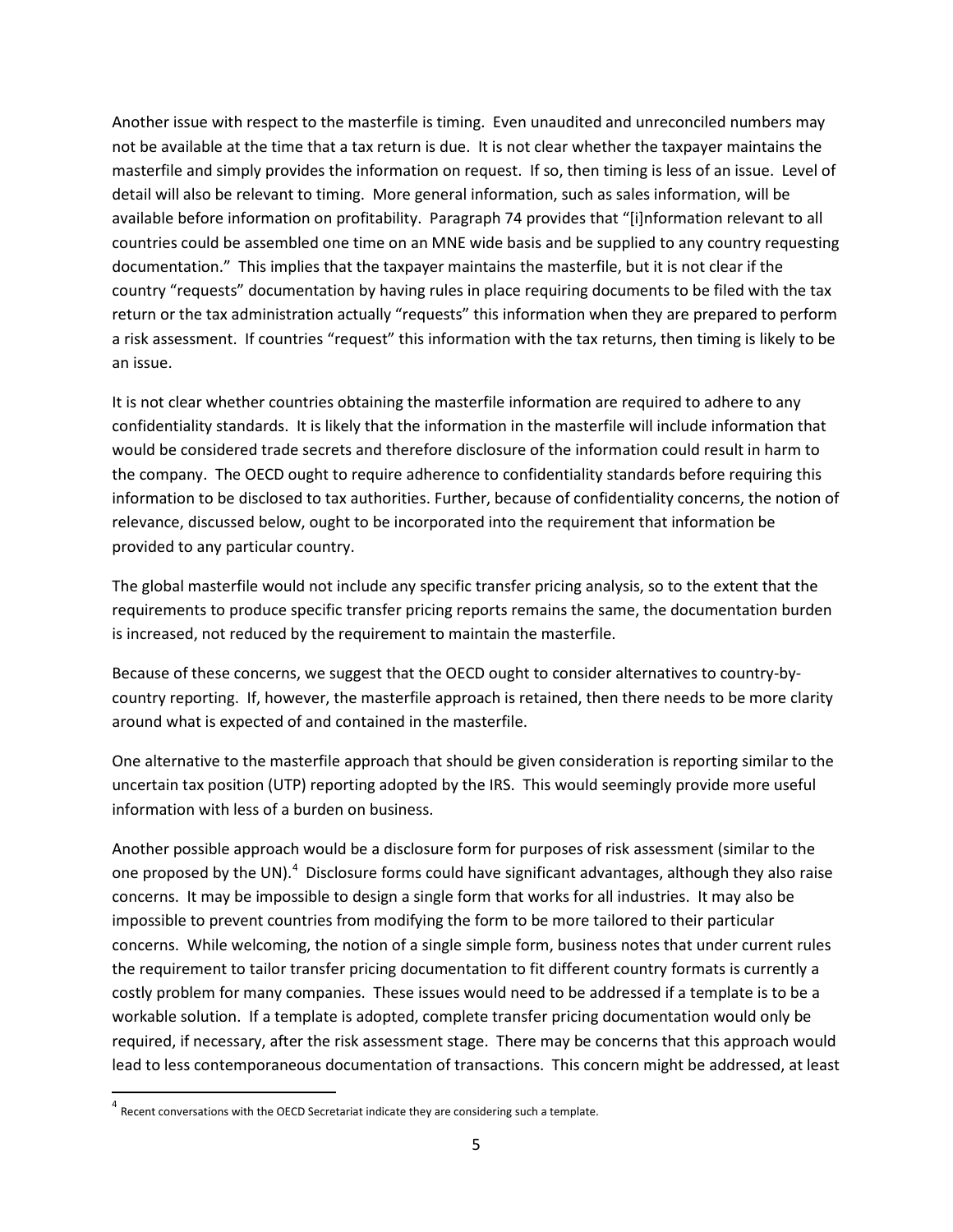in part, by looking at whether the taxpayer's transfer pricing policies are consistent across jurisdictions. Timing would be an issue here as well, since taxpayers' would need a reasonable time to prepare the required documentation.

Paragraph 73 states: " [T]hat the heart of transfer pricing documentation continue[s] to be the taxpayer's description of the transfer pricing methods and analysis it uses to demonstrate its compliance with the arm's length principle." This implies that the burden of preparing transfer pricing documentation for particular transactions will remain high. While sound transfer pricing documentation is critical, the OECD must explicitly address ways to reduce transfer pricing burden. In this regard, USCIB commends the work of the OECD to expand the use of transfer pricing safe harbors and encourages tax administrators to work actively towards adoption and implementation of bilateral and multilateral MOUs.

Paragraph 76 of the White Paper recommends that taxpayers should have the flexibility to provide masterfile information on either a company-wide or line of business basis. USCIB strongly supports this suggestion. It should also be made clear that tax administrations should not have access to information on a line of business if that business is not conducted in that country. The notion of a line of business reporting supports the concept of relevance. The reason for this distinction is that information from one line of business is not relevant to transfer pricing issues with respect to the second line of business.

Paragraph 77 makes some recommendations concerning mechanical issues on the process of preparing transfer pricing documentation. We strongly agree with the statement that country documentation standards should reflect materiality thresholds. We understand the reluctance of the OECD to set thresholds, however thresholds need to be meaningful. That is, they cannot be so low that all transactions between related entities in an MNE group will exceed the materiality thresholds.

Concerning the statement that certification of documentation by an outside auditor may be excessive, we believe this statement should be made stronger. This is excessive. We also agree that mandatory use of consulting firms ought not to be required.

Paragraph 80 describes the five categories of information. These are: information on MNE groups, a description of the business, information on intangibles, information on intercompany financial activities, and information on financial and tax positions. Requiring disclosure of all this information, even on a line of business basis, to any tax jurisdiction that requests it is excessive. There ought to be a base line requirement that the information be relevant to the computation of income tax within that jurisdiction before the information has to be provided. For example, if the debt levels and corresponding interest payments in the relevant jurisdiction are within acceptable ranges, it is not clear why the tax authorities in that jurisdiction ought to have access to financial information in the rest of the group that will have no bearing on the tax liability of the local entities.

Similarly, not all intangible information is relevant to each country. For example, trademarks, trade names and brands may vary in different countries even if the product line is similar. If, as tax authorities argue, local comparables are better than even regional comparables, is information on the value of a brand of shampoo sold in North America relevant to a brand of shampoo sold by a related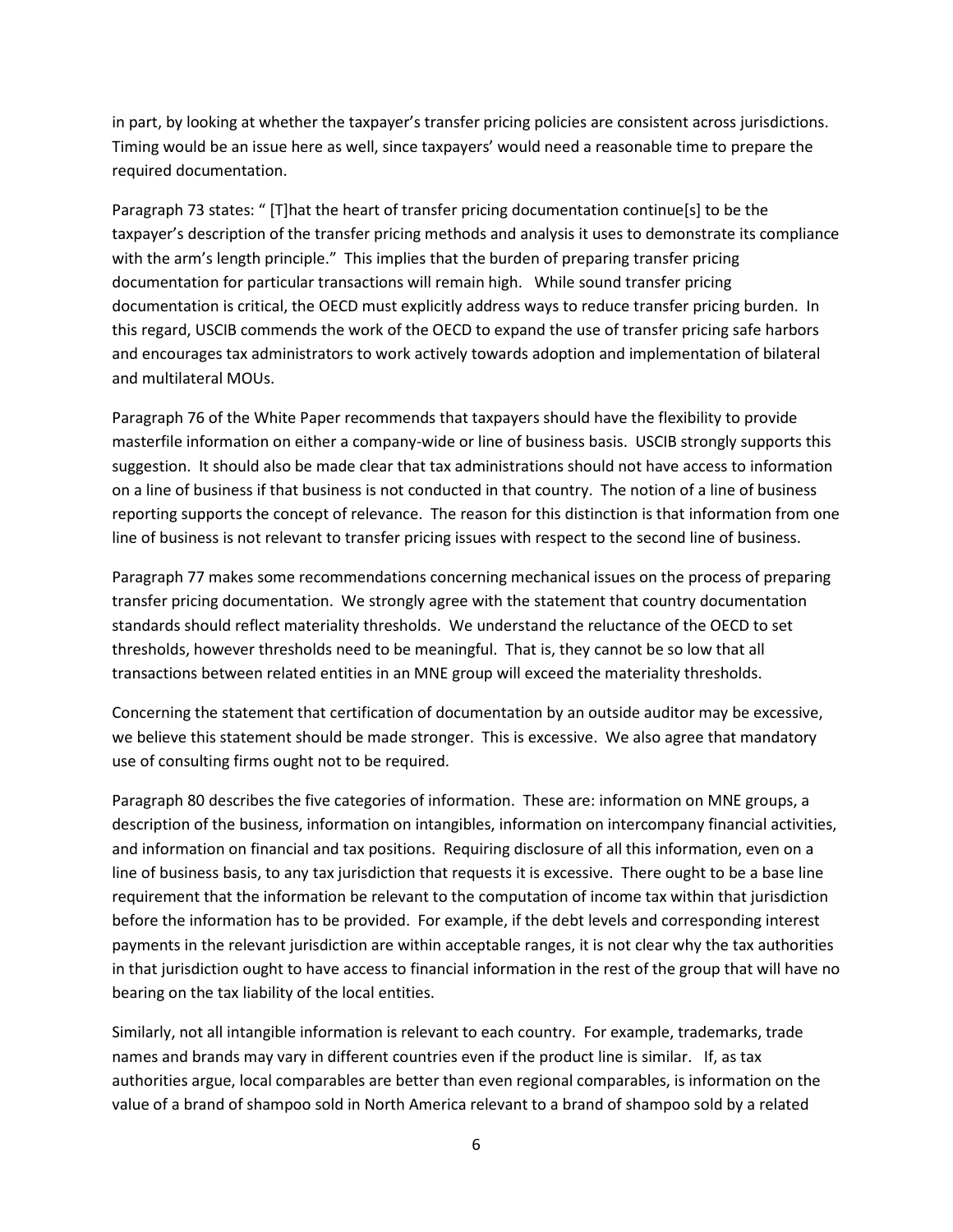entity in Asia or Africa? If the answer is no, why should it be provided? Internal comparables would be relevant and such information ought to be available, but if the transactions are not comparable, then providing information on a global line of business may result in a "haystack" of information that will only obscure relevant information.

It is the understanding of business that one of the concerns that has resulted in the proposal of the masterfile/local file documentation model is the difficulty of getting information from foreign related parties when there are transactions with local entities. Clearly, the information in the masterfile on the counterparty to a transaction would be relevant and therefore ought to be provided even if a relevance test were adopted. If, however, one company in the affiliated group engages in no transactions with another company in the affiliated group, and its transactions would not provide relevant comparables, would the information concerning these entities in any way be relevant to each other? If not, then taxpayers ought not to be required to provide it to local tax authorities.

Paragraph 81 provides that the local file supplements the masterfile and would help meet the objective that the taxpayer has complied with the arm's length principle in its material transfer pricing positions. It would include transfer pricing analysis related to material transactions between the local country affiliate and the associated enterprises. The materiality threshold is key to any burden reduction on this.

The third bullet point of paragraph 83 is particularly important. USCIB strongly supports uniform penalty provisions to ensure that the focus is properly on determining an appropriate amount of taxable income in each jurisdiction unweighted by consideration of other potential costs.

Table one lists the documents in the masterfile. As noted above, USCIB believes that there ought to be a requirement of relevance before this information is made available to any particular tax authority. In addition to that overall comment we have a number of questions and comments on the information in the masterfile. First, the chart illustrating the legal and ownership structure and geographical location of principal operating entities may create confusion. How are the principal operating entities defined? Is an R&D facility an operating facility? What is the effect of not identifying an entity as a principle operating entity? Second, the masterfile requires a written functional analysis showing the principal contributions to value creation by individual entities within the group. This would seem to overlap substantially with the local country functional analysis. If there is not intended to be overlap, how does this functional analysis differ from a standard FAR analysis? The focus on operating entities and "value creation" seems to elevate people functions over financing and risk.<sup>[5](#page-6-0)</sup> The masterfile does not seem to take into risk into account at all. The only mention of risk in either Table 1 or Table 2 is the description of the FAR analysis of the local transactions. On financial and tax positions, the table asks for consolidated accounts for the prior (x) years **and** a copy of the company's consolidating income statement for the year. Paragraph 72 says "[i]t seems possible for businesses to provide without undue

<span id="page-6-0"></span> <sup>5</sup> As USCIB's comments on the Revised Discussion Draft on Intangibles will make clear, we believe that the OECD is not properly reflecting the return to capital and risk in the intangibles draft. In the market place, funders of risky activities are entitled to a risk weighted return. If the documentation that is collected to justify transfer prices does not properly reflect funding and risk, then it will not be possible to determine the arm's length price properly.